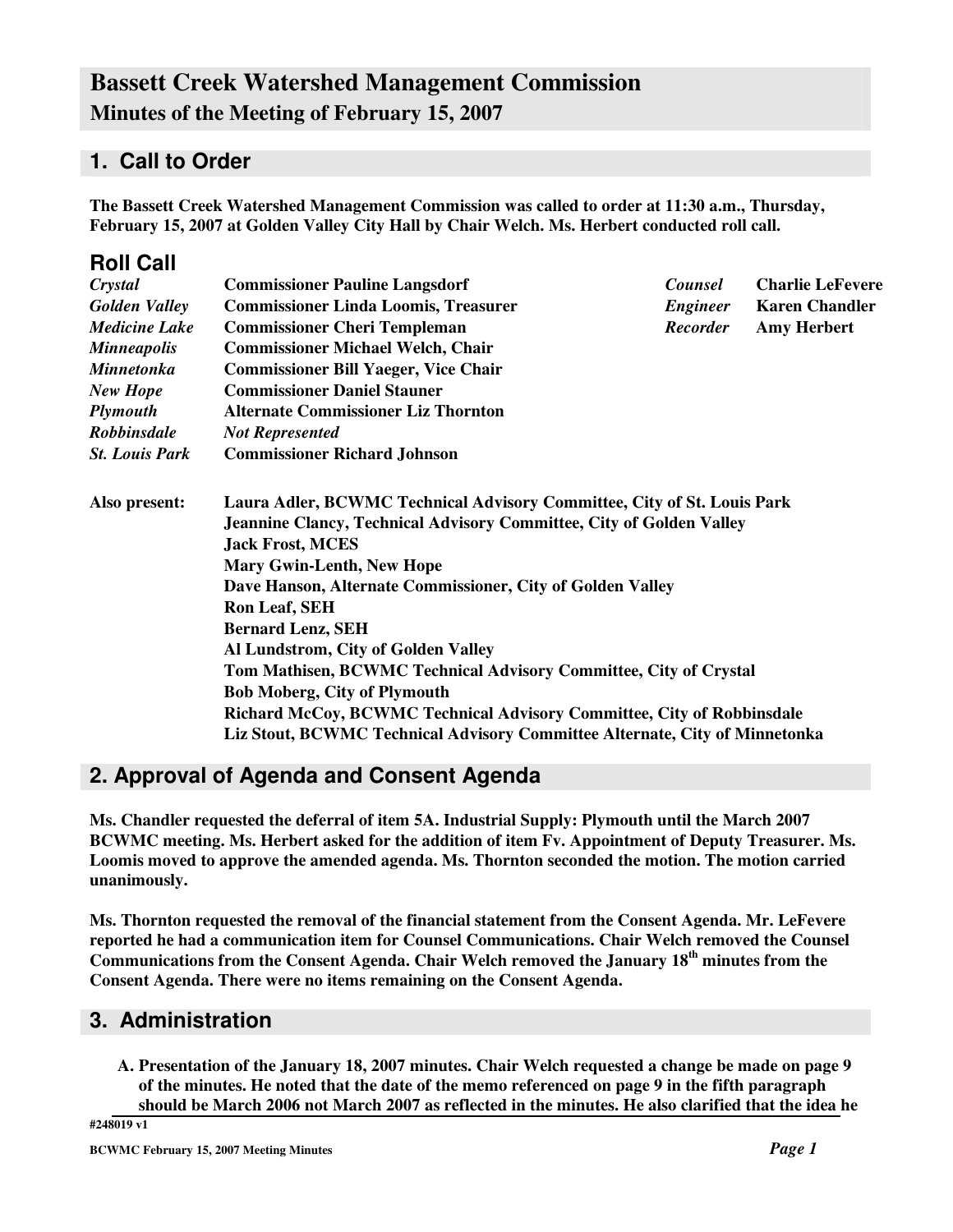was trying to convey in that discussion. He said the idea behind setting up a fund for TMDL studies **was that if the BCWMC got the studies done earlier then it could potentially put the BCWMC in line for implementation earlier. Ms. Loomis moved to approve the minutes as amended. Ms. Thornton seconded the motion. The motion carried unanimously.**

**B. Financial Statements.**

**Ms. Thornton said that on the financial report showing the 2006 year-end report [there were two financial reports in the meeting packet: the 2006 year-end report and the February 2007 report], the engineering administration budget item showed a deficit of \$38,471.62. She asked if that is an indication that the budget for 2007 should be amended or if the difference is made up in the** permit fees. Ms. Loomis stated that the difference is made up in the permit fees. She said that this **report does not show revenues but that the 2007-2008 financial reports, starting with the February 2007 report in the meeting packet, will reflect revenues.**

**Ms. Thornton said she thought that when the BCWMC talked about permits, the BCWMC discussed whether the permits would be charged to public agencies because that is taxpayer money. Ms. Thornton asked the BCWMC to consider whether it should charge public entities a permit fee and whether the fee charges are over and beyond the review costs and if the overcharges should be returned.**

**Chair Welch said he had the question some time ago about public versus private entities being charged fees. He said he was not at the meeting when the permit fee policy was adopted. Chair Welch said his understanding is that fees beyond what was expended would be returned. Mr.** LeFevere said no, the policy adopted instated a fee as a flat fee that in some cases would be too high and in some cases would be too low. He noted that the fee can't be used as a general revenue stream but it is ok for the fee to recover more that actual costs in some cases and less than actual costs in some cases. He said the fee policy is currently set up as an approximate cost. Mr. LeFevere **said the BCWMC could set it up differently and could charge actual costs. He said a problem with** that is that if the BCWMC does not approve a certain proposal, it could be hard to collect a fee **after the decision. Mr. LeFevere said another problem is that sometimes projects become controversial, then more time is spent on the project than usual. Chair Welch asked if this issue should be added as a policy issue on the March meeting agenda. Ms. Loomis thought the BCWMC had discussed not charging the cities for projects. Ms. Loomis thought the item should be added to the March agenda.**

**Chair Welch directed Ms. Herbert to add permit fees as a discussion item to the March BCWMC agenda and directed her to look through the historical meeting minutes and add to the March meeting packet copies of minutes containing previous discussions about the permit fee.**

**Ms. Loomis moved to receive and file the financial statements. Mr. Yaeger seconded the motion. The motion carried unanimously.**

**The general and construction account balances reported in the February 2007 Financial Report are as follows:**

| <b>Checking Account Balance</b>           | 166,912.93   |
|-------------------------------------------|--------------|
| <b>TOTAL GENERAL FUND BALANCE</b>         | 166,912.93   |
| <b>Investment Balance</b>                 | 1,822,357.68 |
| <b>Commercial Paper (due 2/14/07)</b>     | 990,791.11   |
| <b>TOTAL CONSTRUCTION ACCOUNT BALANCE</b> | 2,813,148.79 |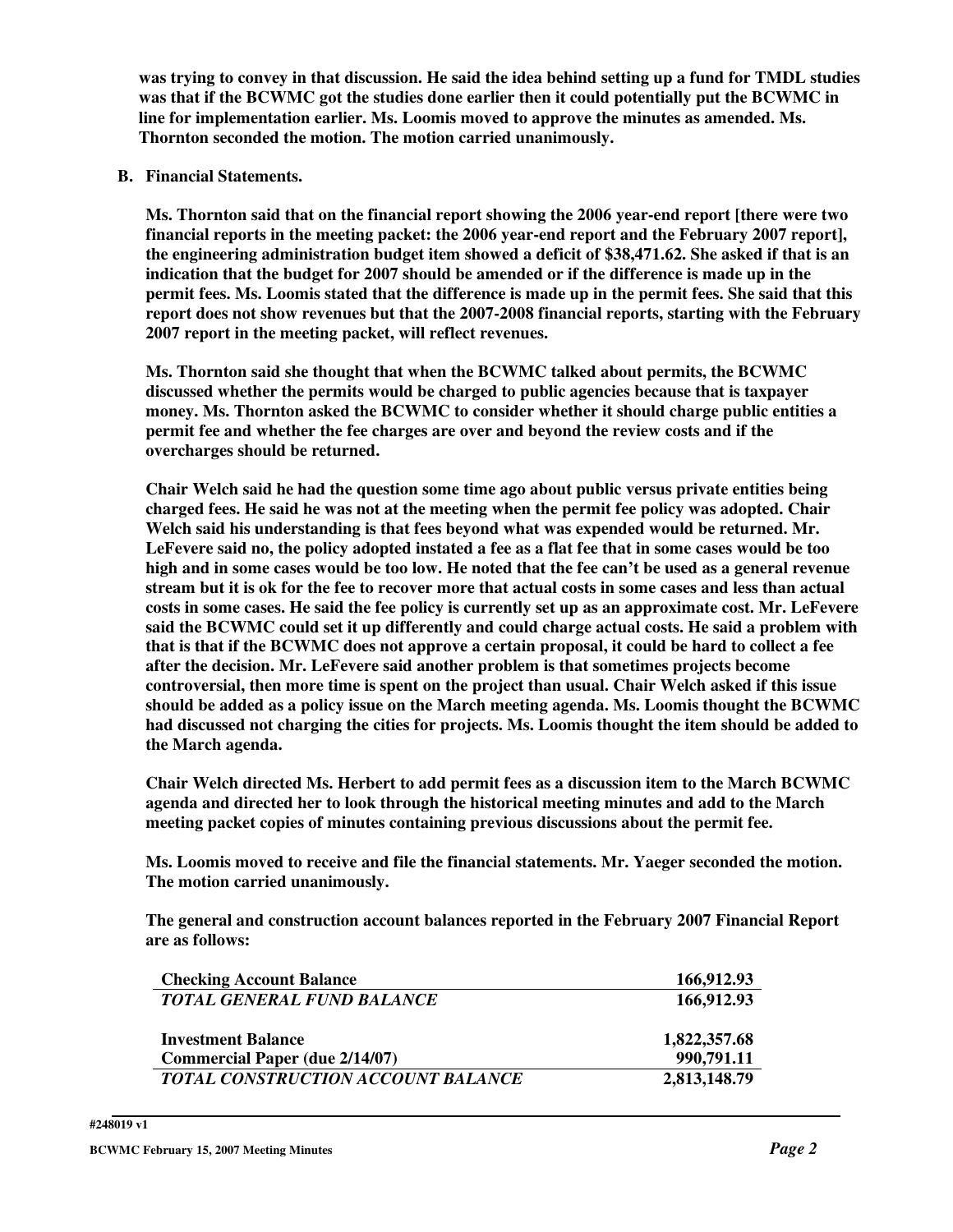- **C. Presentation of Invoices for Payment Approval.**
	- **i. Kennedy & Graven – Legal Services Ms. Loomis moved to approve payment of the Kennedy & Graven invoice of \$1,135.27 and the Kennedy & Graven invoice of \$2,036.10. Mr. Johnson seconded the motion. By call of roll, the motion carried unanimously [City of Robbinsdale was absent from the vote].**
	- **ii. Barr Engineering Company – Engineering Services Ms. Loomis moved to approve payment of the Barr invoice of \$26,005.23. Ms. Loomis seconded the motion. By call of roll, the motion carried unanimously [City of Robbinsdale was absent from the vote].**
	- **iii. Amy Herbert – Recording Administrator Services Ms. Loomis moved to approve the Amy Herbert invoice of \$3,183.30. Ms. Thornton seconded the motion. By call of roll, the motion carried unanimously [City of Robbinsdale was absent from the vote].**
	- **iv. MMKR Certified Public Accountants – Progress Billing for Audit Services Mr. Yaeger moved to approve payment of the MMKR invoice of \$1,250.00. Ms. Loomis seconded the motion. By call of roll, the motion carried unanimously [City of Robbinsdale was absent from the vote].**
	- **v. CNA Surety – Treasurer's Bond Renewal Mr. Yaeger moved to approve payment of the CNA Surety invoice of \$100.00. Ms. Loomis seconded the motion. By call of roll, the motion carried unanimously [City of Robbinsdale was absent from the vote].**
	- **vi. City of Golden Valley – Financial Management Fee Mr. Yaeger asked if there was a point in time when the city of Golden Valley was not in this position. Ms. Loomis commented that Ed Silberman previously did the financial report. Ms. Herbert said understood that former BCWMC commissioner Ed Silberman, when he was an acting commissioner and held the office of BCWMC treasurer, maintained the BCWMC financial report and budget. Mr. Yaeger moved to approve payment of the City of Golden Valley financial management fee invoice of \$1,200. Ms. Loomis seconded the motion. By call of roll, the motion carried unanimously [City of Robbinsdale was absent from the vote].**

**Chair Welch took a quick break in the agenda to welcome Mr. Daniel Stauner, newly appointed commissioner representing the City of New Hope, to the Bassett Creek Watershed Commission.**

**D. Resolution 07-04. Chair Welch introduced the Resolution 07-04 as a revision of Resolution 07-02, which had been approved at the January meeting. Chair Welch said Resolution 07- 04 corrects typographical errors contained in Resolution 07-04 and approves the reimbursement to the BCWMC of \$12,975, or 2.5% of the 2006 tax levy amount of \$519,000, for administrative expenses for Capital Improvement Projects and directs the Deputy Treasurer to transfer of the funds from the CIP account to the Administrative Account. Ms. Loomis moved to adopt Resolution 07-04. Ms. Langsdorf seconded the**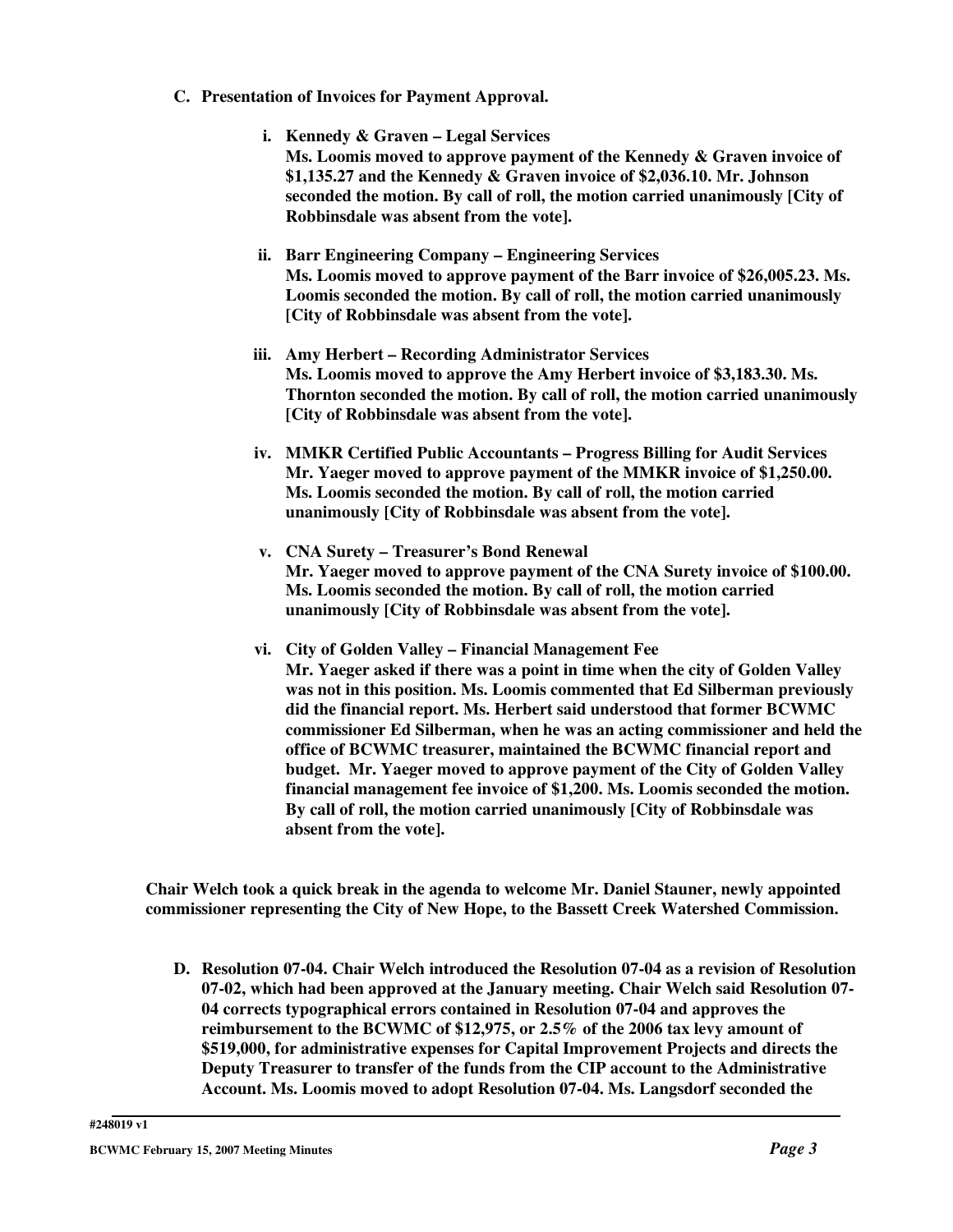**motion. The motion carried unanimously.**

**E. Annual Amendment of Contracts for Legal, Engineering, and Recording Administrator Services. Chair Welch announced that since this is the first meeting of the 2007 fiscal year, the BCWMC is reviewing annual amendments to existing contracts with Barr Engineering as the BCWMC consulting engineer and Amy Herbert as the BCWMC Recording Administrator. He commented that the BCWMC does not have contracts in place with Golden Valley for financial management or with Kennedy & Graven for legal services but that Mr. LeFevere has handed out a proposed Agreement for Legal Services for Commission review today.**

**Mr. LeFevere stated that the contract between the BCWMC and Kennedy & Graven has to this point been the proposal submitted to the BCWMC by Kennedy & Graven, which lists the rates and specifies that Kennedy & Graven will do the work as assigned. He said that the BCWMC could accept the proposal as it has in the past or it could review and take action on the agreement for services he handed out today. Mr. Yaeger asked what action the BCWMC took to accept Kennedy & Graven's most recent proposal for legal services to the Commission. Ms. Herbert reminded the Commission that at the December BCWMC meeting it was announced that one proposal for legal services and three proposals for engineering services were received. She stated that the Commission created a committee to review the engineering proposals and in January, Ms. Black presented the committee's recommendation on which engineering firm to contract with for technical services. Ms. Herbert stated that no formal action was taken.**

**Ms. Loomis moved that the BCWMC accept the proposal from Kennedy & Graven and authorize the BCWMC to enter into an agreement with the firm for legal services. Mr. Yaeger seconded the motion. Ms. Templeman asked if on the top of page 2, letter l, if the reference to the BCWMC means the commissioners also in regard to defense. Mr. LeFevere said in almost all cases the insurance of the BCWMC covers acts of the commissioners except in the case of something far outside of the scope of proper and appropriate activities of a commissioner. He continued by saying in the cases where a commissioner would not be covered under insurance, the BCWMC would decide whether to authorize defense. Mr. LeFevere said the Agreement for Legal Services is not meant to exclude that defense.**

**The motion carried unanimously.**

**Chair Welch asked how the BCWMC feels about not having a contract with the City of Golden Valley for financial management services. Mr. LeFevere said if the BCWMC and the City of Golden Valley is comfortable with the current arrangement it seems like it would not be necessary to create a contract. Mr. Yaeger commented he doesn't think the BCWMC needs a contract for the financial management services. Chair Welch asked Ms. Loomis to check with Deputy Treasurer Sue Virnig to make sure she is comfortable with the process as it stands.**

**Ms. Thornton asked if there should be something in the Barr Engineering and the Amy Herbert contract amendments that specify rates. Ms. Herbert said that her contract specifies a rate and so the contract amendment simply extends the term of the agreement previously entered into by the BCWMC and Amy Herbert. Ms. Thornton asked if the amendment should specifically state "at the same rate." Mr. LeFevere said it would not need to.**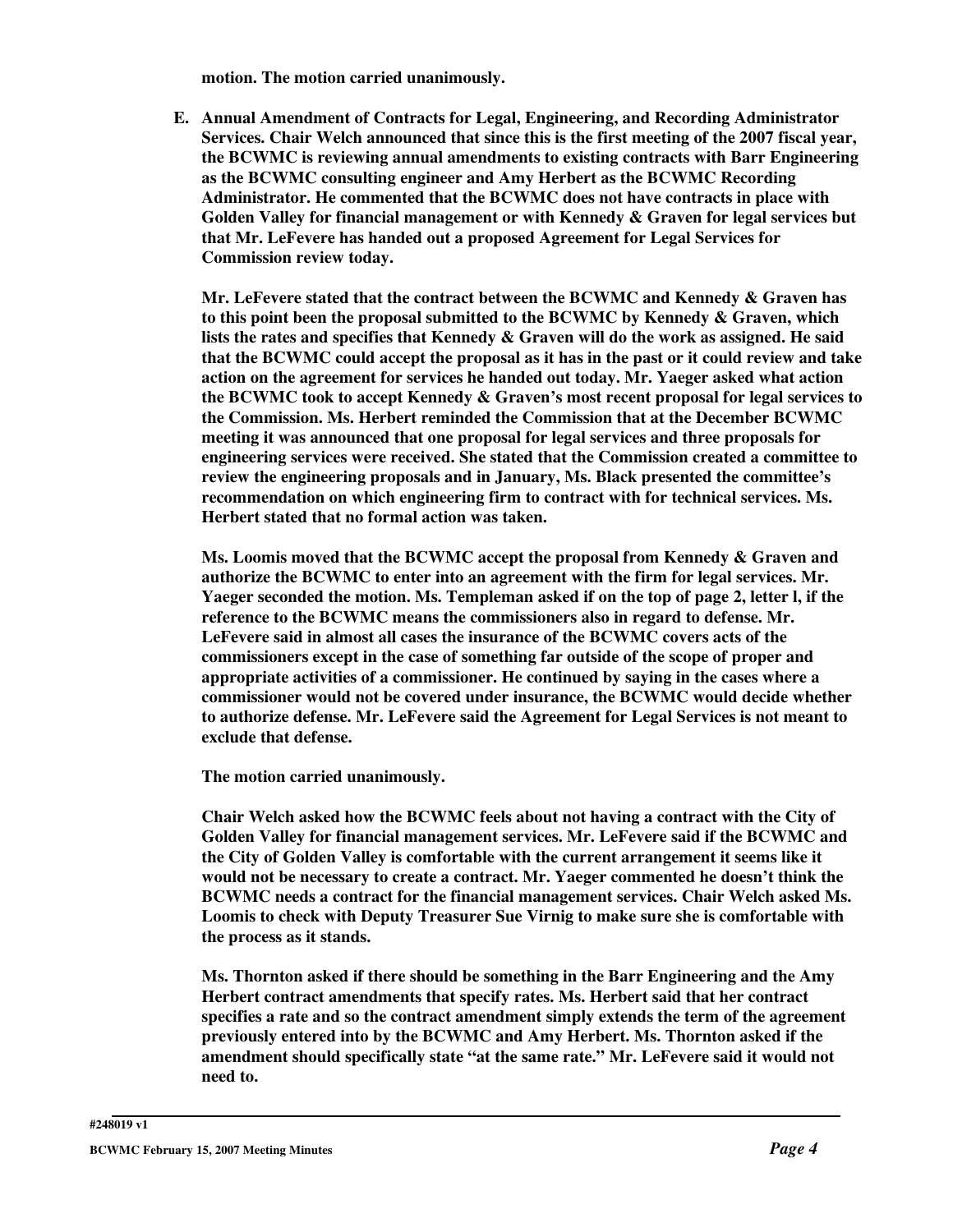**Ms. Thornton asked if the rates should be specified in the Barr Engineering contract amendment. Mr. Yaeger said the contract amendment is essentially just confirming that the BCWMC is accepting Barr Engineering's proposal and is authorizing the extension of its contract. Mr. Yaeger said Barr's contract amendment lists under item number 1 that the term of the contract is extended to January 31, 2008. Ms. Thornton asked if that means that the rates will be the same as the rates specified in the contract. Chair Welch said it means the rates will be as reflected in the proposal for engineering and technical services submitted by Barr and accepted by the BCWMC. Ms. Thornton asked if that change needs to be specifically listed in the contract amendment. Mr. Stauner said that issue is addressed somewhat in the second paragraph of Barr's contract amendment that states, "WHEREAS, the parties desire to amend the Contract to extend the term and to provide for additional services by Barr Engineering Company for additional compensation and to enable both parties to continue to enjoy the mutual benefits it provides." Mr. Stauner said his interpretation is that additional compensation could be an increased rate structure. He said he thought it would be appropriate for that language to be included as part of the amendment.**

**Mr. LeFevere said he does not know what the original contract states but that his guess is that the original contract says that rates would be adjusted from time to time. He said if that is what the original contract states, then it would be sufficient for the BCWMC to approve the amendment and approve the rate schedule set forth in the proposal. Mr. Yaeger asked if Barr Engineering would add to its contract amendment an additional paragraph as number 3 stating that the proposal is accepted as a contract. He said the BCWMC could table this item until next month when it could look at a revised contract amendment.**

**Mr. LeFevere said that if the BCWMC wants to act on this item today, he could give Barr Engineering the following language to add to its contract amendment as paragraph 3: "Rates shall be in accordance with the schedule in the proposal of Barr Engineering dated** *date of proposal***." Mr. LeFevere said then the BCWMC wouldn't need to bring this issue back again. Mr. Yaeger moved to approve the Barr Engineering contract amendment with the changes specified by Mr. LeFevere. Ms. Loomis seconded the motion. Chair Welch added a friendly amendment to the motion of also accepting Barr Engineering's proposal. Mr. Yaeger accepted the amendment to his motion. By call of roll, the motion carried unanimously [City of Robbinsdale was absent from the vote].**

**Ms. Loomis moved to approve Amy Herbert's contract amendment. Mr. Johnson seconded the motion. By call of roll, the motion carried unanimously [City of Robbinsdale was absent from the vote].**

- **F. Organizational Meeting.**
	- **i. Nomination for Chair. Chair Welch asked for nominations from the floor for BCWMC Chair. Ms. Loomis nominated Commissioner Welch, current BCWMC Chair. Ms. Langsdorf seconded the nomination. Chair Welch asked for nominations from the floor two more times and then closed the nominations. The motion carried unanimously.**
	- **ii. Nomination for Vice Chair. Chair Welch asked for nominations from the floor for BCWMC Vice Chair. Mr. Yaeger nominated Ms. Langsdorf. Ms. Langsdorf declined the nomination. Ms. Langsdorf nominated Commissioner Black for Vice Chair. Chair Welch seconded the nomination. Chair Welch asked for nominations from the floor two more times and then closed the nominations. The motion**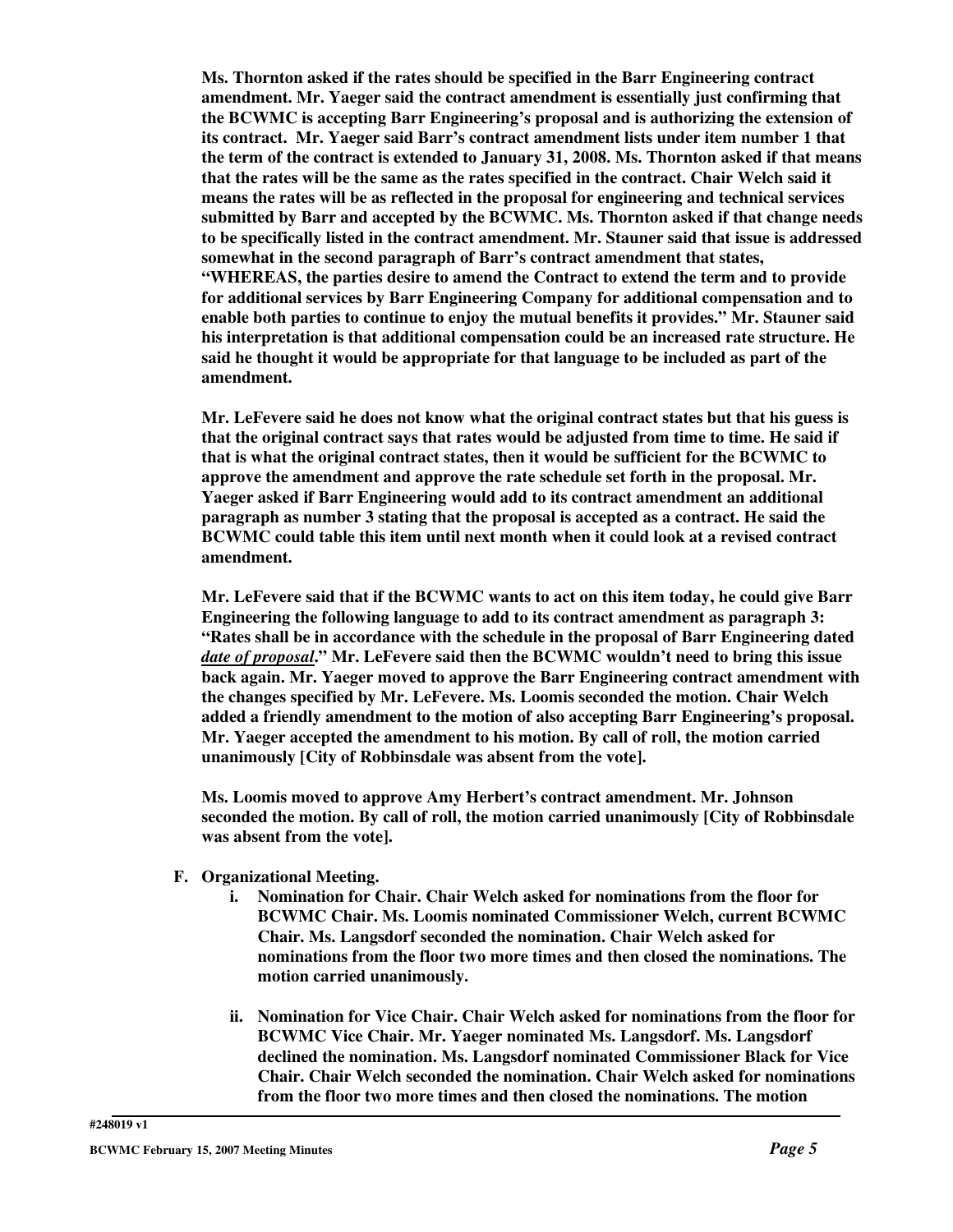**carried unanimously.**

- **iii. Nomination for Secretary. Chair Welch asked for nominations from the floor for BCWMC Secretary. Mr. Yaeger nominated Commissioner Langsdorf. Ms. Temleman seconded the nomination. Chair Welch asked for nominations from the floor two more times and then closed the nominations. The motion carried unanimously.**
- **iv. Nomination for Treasurer. Chair Welch asked for nominations from the floor for BCWMC Treasurer. Chair Welch nominated Commissioner Loomis. Ms. Thornton seconded the nomination. Chair Welch asked for nominations from the floor two more times and then closed the nominations. The motion carried unanimously.**
- **v. Nomination for Deputy Treasurer. Ms. Loomis nominated Sue Virnig for Deputy Treasurer. Chair Welch seconded the nomination. Chair Welch asked for nominations from the floor two more times and then closed the nominations. The motion carried unanimously.**
- **vi. Appointment of Official Depositories. Mr. Yaeger moved to appoint Wells Fargo and RBC Dain Rauscher as the Official Depositories of the BCWMC. Mr. Thornton seconded the motion. The motion carried unanimously.**
- **vii. Budget Committee. Chair Welch stated that traditionally the budget committee has consisted of the BCWMC officers and anyone else who was interested. Mr. Yaeger asked if a commissioner shows up who was not appointed to the committee, would that person be authorized to vote. He asked if the committee could be a committee of whole so that any commissioner who shows up to the meeting would be a voting member.**

**Mr. Stauner moved that the appointed Budget Committee is a committee of the whole. Mr. Yaeger seconded the motion. Mr. LeFevere said the Budget Committee could establish for itself its own bylaws, including defining the Budget Committee's quorum. The motion carried with seven votes in favor and one vote against by the city of Golden Valley [City of Robbinsdale was absent from the vote].**

- **viii. Meeting Details. Mr. Yaeger moved to approve the same schedule and time. Ms. Thornton seconded the motion. Chair Welch amended the motion to change the November 2007 meeting to Wednesday, November 14th. The motion carried unanimously.**
- **ix. Commissioner Training. Ms. Herbert announced that she still needs to work on putting together the CD-ROM of training materials as requested by the BCWMC.**
- **x. Watershed Tour. Chair Welch mentioned that traditionally the BCWMC has conducted a watershed tour every two years and that the last tour was in August of 2005. He asked if the commissioners are interested in a watershed tour this year and if so, if they have any comments on specific sites to visit.**

**Mr. Yaeger recommended holding the tour. Mr. Thornton suggested the tour start in the western part of the watershed and work its way east so that areas up by the headwaters get looked at. She mentioned that the last tours never made it to the tour sites located western part of the watershed due to running out of time. Chair**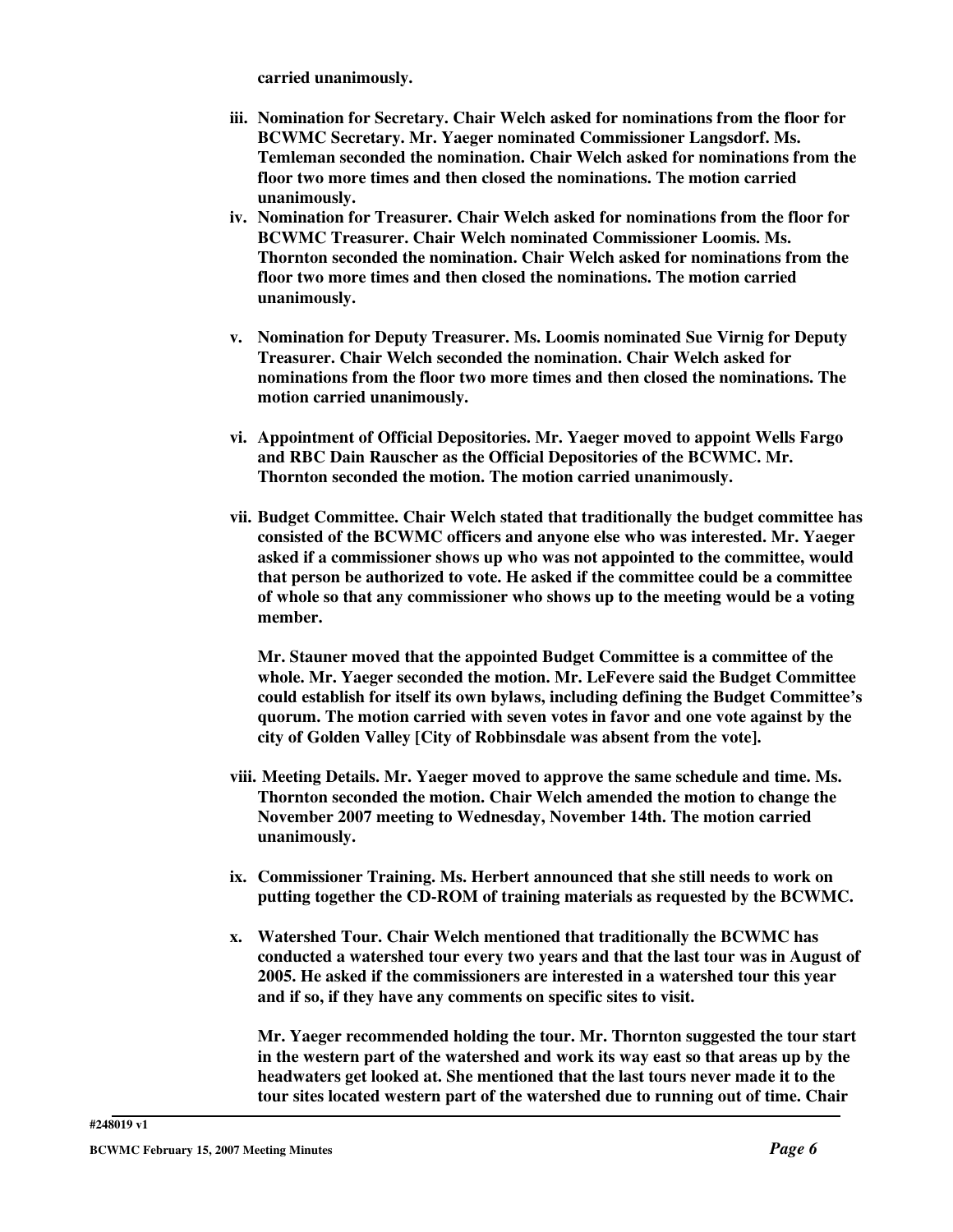**Welch suggested seeing the Wirth/ Highway 55 pond. Ms. Loomis suggested adding Van White Memorial Boulevard to the tour itinerary. Chair Welch recommended the Commission think about holding the tour in August at the regular meeting time. He asked commissioners to think about sites to visit.**

## **4. Communications**

**A. Citizen Input on Non-Agenda Items: Ms. Herbert announced that the BCWMC received an e-mail from Mr. Bryan Rossi, who resides at 4645 Bassett Creek Lane. Mr. Rossi's stated purpose of the e-mail was to bring to the BCWMC's attention to a proposed sidewalk project on the east side of Noble Avenue from Golden Valley Road to Noble Elementary School in Golden Valley. Mr. Rossi also requested that the plan to add a second sidewalk on the East side of Noble Avenue between Golden Valley Road and Culver Road be abandoned.**

**Chair Welch stated that the e-mail was sent to all of the commissioners as well as the Commission Engineer, Counsel, and Recording Administrator. Chair Welch asked Mr. Lundstrom if the city of Golden Valley has looked at the proposed increase in impervious surface and if the city has considered using a stretch of pervious concrete for that sidewalk Mr. Lundstrom responded that** the city of Golden Valley hasn't done the details of design at this point. Chair Welch directed the **Commission Engineer to look at the project and determine if it requires BCWMC review. He directed Ms. Herbert to e-mail Mr. Rossi to let him know about this action.**

#### **B. Chairman:**

- **i. Chair Welch commented that there will be a public meeting on March 6 th held by combined forces from Minneapolis who are part of the legislative citizen commission on the Minnesota Resources project and from Hennepin County who are part of the proposed Daylighting Streams project. He mentioned the focus of the meeting is the area between Penn Avenue and the Bassett Creek Tunnel. Chair Welch said he would try to attend that meeting. Mr. Mathisen, Ms. Clancy, and Ms. Chandler requested Chair Welch forward the meeting announcement to them.**
- **ii. Chair Welch announced that the Office of the Legislative Auditor Evaluation Report was released [on January 25 th , 2007] and encouraged the BCWMC to take at look at it and at least read the Executive Summary.**
- **iii. Chair Welch presented Resolution 07-05, a resolution of appreciation of the services of Commissioner Bill Yaeger. Ms. Loomis moved to approve the motion. Ms. Langsdorf seconded the motion.**
- **C. Commissioners: No commissioner communications.**

#### **D. Committees:**

**i. Ms. Langsdorf updated the Commission on the activities of the Education and Outreach Committee. She said the Committee met on February 6 th and reviewed samples of table top displays. She stated that the Committee's recommendation is for the BCWMC to purchase two types of displays. Chair Welch asked about the cost. Ms. Langsdorf said the cost would be approximately \$1,500 for both, which would be within the BCWMC's \$7,000 education budget. Ms. Langsdorf asked if the Committee**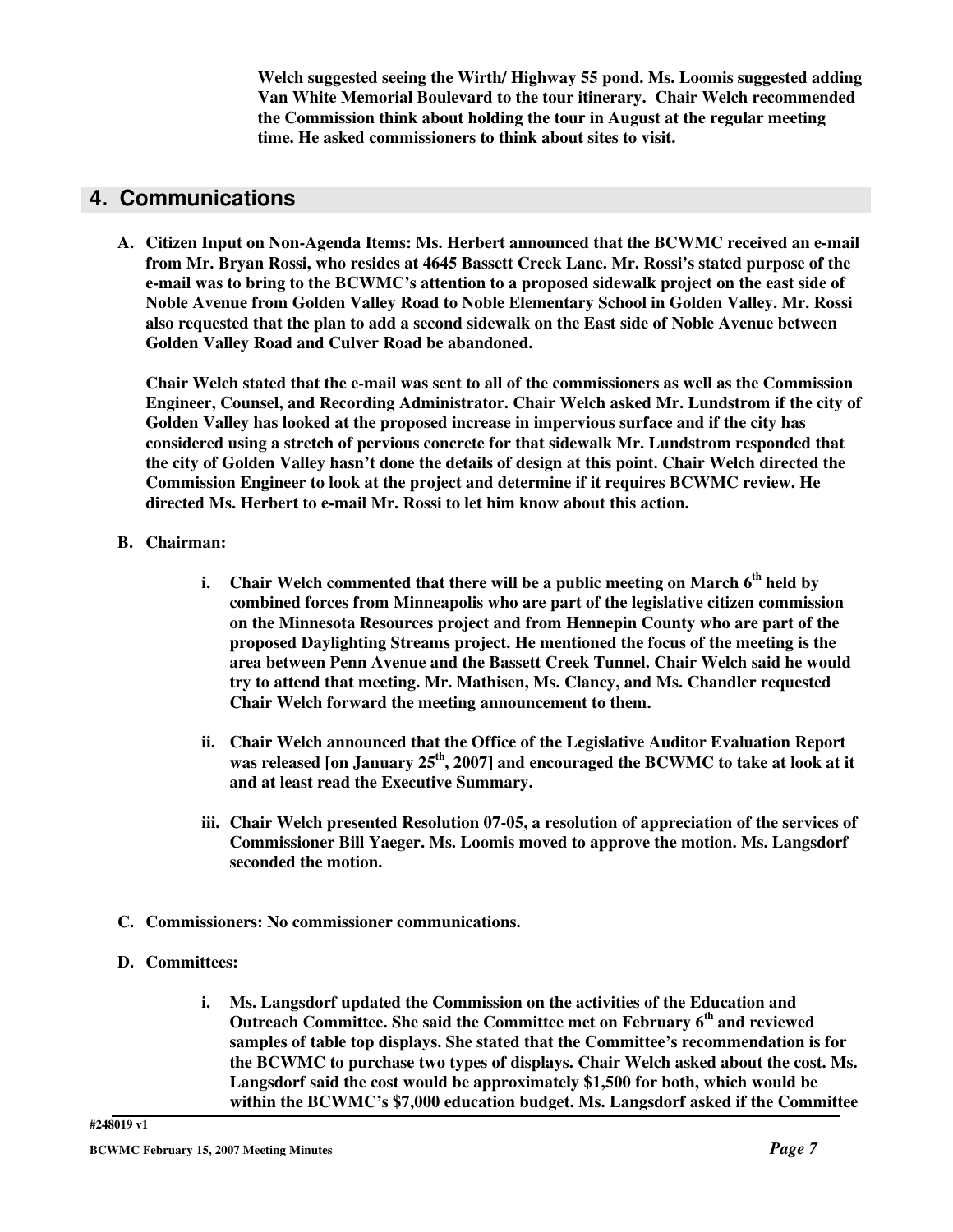**has authorization to purchase the displays as long as it is within the budget discussed. Mr. LeFevere said that the BCWMC could authorize the expenditure of the amount of the display and the receipt could come back to the Commission as an expenditure. Chair Welch moved to authorize the Education and Outreach Committee Chair to spend up to \$2,000 on the table top display. Mr. Yaeger seconded the motion. The motion carries unanimously.**

**Ms. Langsdorf added that representatives of Shingle Creek and the West Mississippi Watershed Management Organizations' Education and Public Outreach Committee (EPOC) joined the second part of the February 6 th meeting. She said these representatives will be helping the BCWMC Education and Outreach Committee at the Plymouth Environmental Fair, which is being held on March 27th at Pilgrim Lane Elementary school in the Bassett Creek Watershed.**

**Ms. Langsdorf asked the members of the BCWMC to consider volunteering. Mr. Yaeger said he would forward information to Ms. Langsdorf about Hands-on Twin Cities, which is an organization that connects volunteers with organizations.**

**Ms. Langsdorf said the event will bring in several hundred people and the Education and Outreach Committee would like \$100 from the 2007 BCWMC Education budget in order to purchase supplies for the Plymouth Environment Fair. Chair Welch recommended that someone from the Education Committee could write a check and then the BCWMC would reimburse the person. Mr. LeFevere said the reimbursement would likely need to go to the Shingle Creek/ West Mississippi WMO and that Ms. Langsdorf should request an invoice, letter, or e-mail from the WMO documenting the amount. He said she would submit the invoice or documentation to the BCWMC for payment.**

**Ms. Langsdorf said the next joint Education and Outreach meeting is on March 13 th at 8:30 a.m. at the Plymouth Ice Center [3650 Plymouth Boulevard, Plymouth, MN 55446-3201]. She invited everyone to attend the meeting and encouraged everyone to volunteer at the Plymouth Elementary School event on March 27 th .**

- **E. Counsel: Mr. LeFevere announced that Mr. Joel Settles of Hennepin County called him and reported that Hennepin County is moving very slowly on the BCWMC's minor plan amendment. Mr. LeFevere said Mr. Settles advised the BCWMC that the County Board will not be meeting about the minor plan amendment until five days after the scheduled March 15 th public hearing about the proposed amendment. Mr. LeFevere recommended the BCWMC hold the hearing and said that after the hearing the BCWMC would have a few action options such as:**
	- **approving the various contracts contingent on Hennepin County Board approval;**
	- **holding the hearing, close the hearing, and hold off acting until after the Hennepin County Board has acted.**

**Mr. LeFevere said Mr. Settles communicated that by the BCWMC's March 15 th public hearing, the BCWMC will know the Hennepin County committee's decision, which Mr. Settles thinks will be unanimous approval.**

**F. Engineer: No communications.**

### **5. New Business**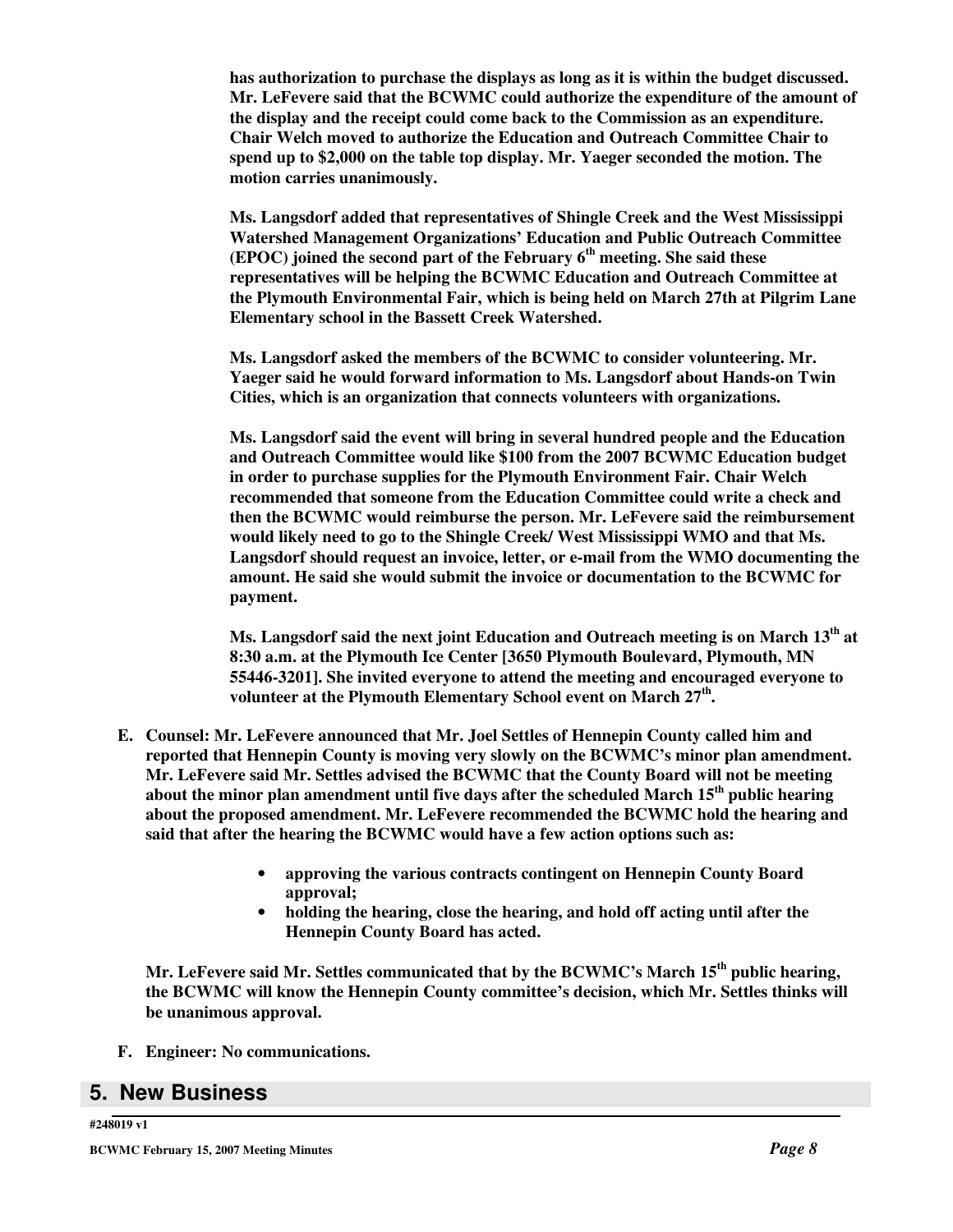**A. Industrial Supply: Plymouth. Item deferred to March meeting.**

# **6. Old Business**

- **A. Review 2007 Budget. Chair Welch asked if anyone had any budget issues they would like to bring forward. No commissioners indicated any issues.**
- **B. Sweeney Lake TMDL Study. Mr. LeFevere stated that at the last meeting the BCWMC directed staff to proceed with work on the TMDL study work contracts. He said the BCWMC would have two contracts for the TMDL study. One contract would be with the MPCA and one contract would be with the contractor. Mr. LeFevere said work on the contracts has slowed due to a complicating factor. He mentioned that the BCWMC decided to go ahead and proceed with preparations for the TMDL study notwithstanding the fact that the MPCA had not committed enough grant money for the project. Mr. LeFevere said that Mr. Larson of the MPCA has indicated he is confident he can come up with full funding for the project and he is comfortable doing the contract in two phases. Mr. LeFevere explained there would be a grant agreement for phase 1 of the TMDL project without a commitment to complete phase 2 of the project until the grant funds are available to do that.**

**Mr. LeFevere said the detailed work plan will be attached to the SEH contract and the state** contract. He said the work plan needed to be divided into a phase 1 and phase 2 that make sense **and so that everyone would know what the deliverables would be for each phase of the project. Mr. LeFevere remarked that some of the deliverables are due before the end-date of the first grant money.**

Mr. LeFevere said the BCWMC does not have any final contracts in front of it for review or for **execution although it does have the boilerplate contracts for review. Mr. LeFevere said he has asked SEH for additional language for clarification and to protect the BCWMC.**

**Mr. LeFevere said the choices in front of the Commission today are the following:**

- **Take no action;**
- **Decide to proceed with the project without approving specific contracts;**
- **Approve and authorize the execution of the state and SEH agreements subject to the BCWMC's changes and refinements by someone such as the BCWMC Chair, Executive Committee, or Engineer.**
- **Hold a special meeting prior to March 15 th .**

**Mr. LeFevere said if the BCWMC decides to take no action today it would need to understand any potential technical and practical problems with not being able to proceed until after the March 15 th BCWMC meeting.**

**Ms. Chandler pointed out that the work plan's Table 1 - Objectives/ Task-Hour Budget and Phasing Summary contains Barr Engineering's costs for its involvement in the project. She stated that Barr reviewed the costs attributed to the BCWMC and Barr Engineering in the February 8 th** version of Table 1. She reported that Barr is in pretty good agreement with the figures in the Barr/ **BCWMC column except that Barr does not feel the BCWMC needs to be allocated any time or budget to review the recommended monitoring plan.**

**Mr. Leaf, SEH project manager of the proposed TMDL study, explained that SEH has been reviewing this TMDL project for over a year. He explained that there are two phases of the TMDL**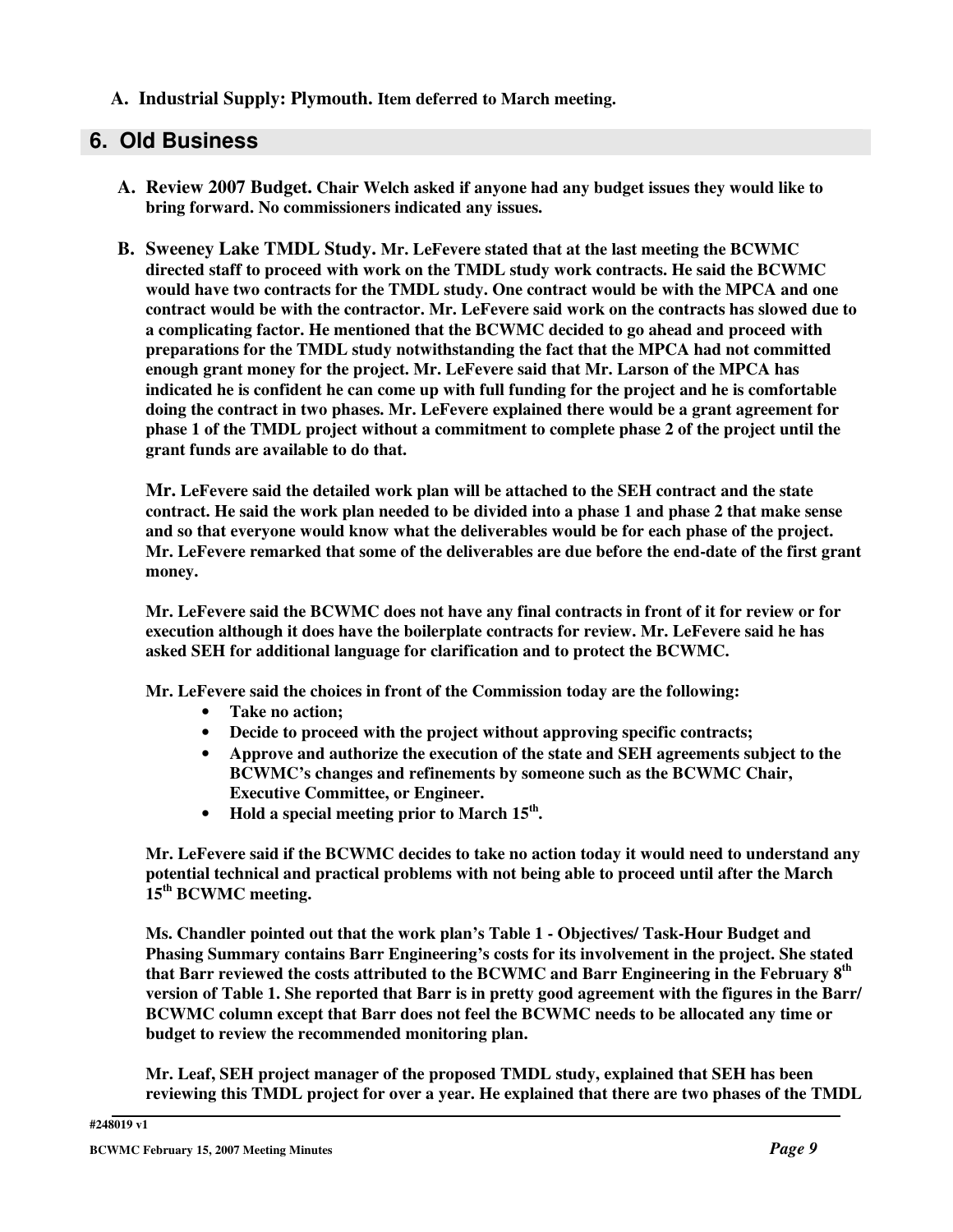study, two work plans, and two contracts. He said one work plan that the MPCA wants to see has only the phase 1 effort so the MPCA can contract only on the phase 1 effort and allocate the **correct budget numbers. He explained that phase 2 is money that has not yet been allocated by the MPCA. He said the MPCA indicated it would be able to prioritize funding toward phase 2 and the completion of a TMDL project. Mr. Leaf reported that the contract the BCWMC would see would describe both phases of the project.**

Mr. Leaf said the work plan is still changing even today and that Mr. Kremer and Mr. Lenz are **still going through some of the details for the monitoring and sampling in order to get those numbers as accurate as possible. Mr. Lenz stated that SEH just received technical comments on the work plan from the MPCA and is still incorporating them into the work plan.**

**Mr. Leaf said SEH still needs to add clarity to what specifically will happen with the public involvement process and what will happen with some of the sampling information and that SEH will being working that out with Mr. Kremer.**

**Mr. Lenz explained that the project would need the aerator in Sweeney Lake turned off before the lake water turnover occurs and the thermocline forms, which is a barrier between the top and bottoms water layers of the lake. Chair Welch asked what the date might be for the turnover. Mr.** Lenz replied that it used to be early April but now may be as early as the end of March.

**Mr. Leaf emphasized that it is important to get started on the public involvement process, which is critical to a successful TMDL study. He said we want to get people on board with knowing what** will be happening to the lake, why we are doing this, and how we will be doing this. Mr. Leaf said if the BCWMC would want to wait until the March  $15^{\rm th}$  meeting to take action, action would have **to proceed immediately at that time and everything would have to go just right.**

**Mr. LeFevere asked what it would cost to get started on the public involvement process. Mr. Leaf said that number is not specifically broken down, but an estimate would be \$10,000 or less.**

**Mr. Yaeger asked what the BCWMC would gain by not making a decision on this issue today.**

**Mr. LeFevere commented that there is a knowledge gap between what the BCWMC has seen already and what the final documents will be. He said the Commission needs to decide what its comfort level is with that knowledge gap. He summarized the Commission's options: the Commission could take no action, the Commission could approve proceeding by either approving the agreements today or authorizing someone from the Commission such as the Chair or Executive Committee to approve the final agreements, or the Commission could hold a special meeting prior to the March 15 th meeting.**

Mr. Yaeger said he sees a huge downside to waiting until March 15<sup>th</sup> to make a decision and few **downsides to making a decision today. Mr. LeFevere responded that if the BCWMC decides today to approve authorization of the contracts subject to review by somebody, SEH still can't proceed** until the contracts are signed, which wouldn't happen for a week or two. He said if the BCWMC is **comfortable with proceeding, the BCWMC could get copies of the final execution copies out to the BCWMC for a chance to review and if there are concerns, the BCWMC could call a special meeting at that point. If there are no substantial changes and no one raises any concerns, then a special meeting would not be necessary.**

**Chair Welch noted that there were two responses to the requests for comments from the TAC on the February 8 th version of SEH's Sweeney Lake TMDL study work plan. He said that Shane Missaghi and Tom Mathisen provided comments, which were forwarded to the BCWMC.**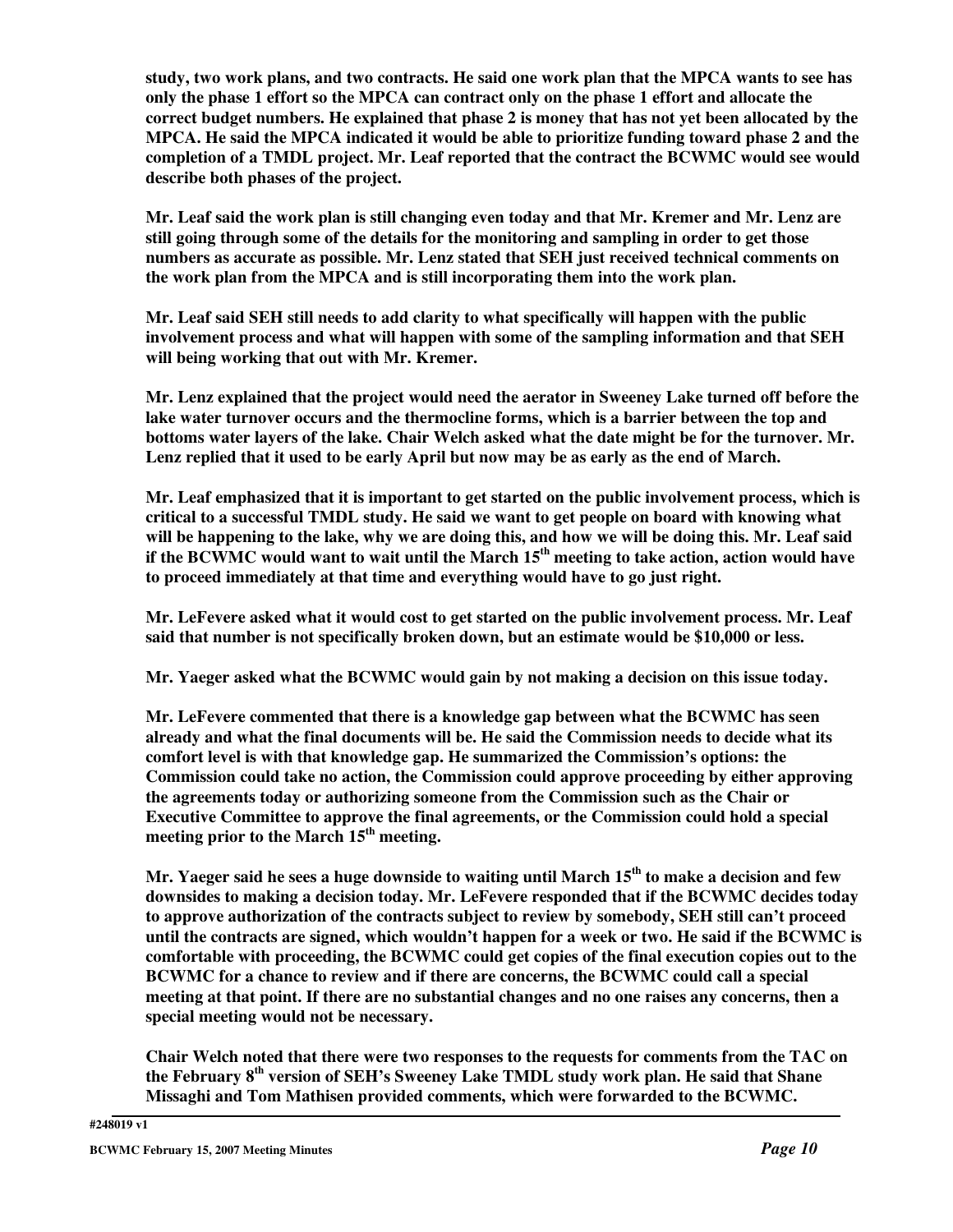**Mr. Mathisen remarked that the TAC hasn't had a chance to meet and discuss the work plan. He said he thinks the TAC should sit down with SEH and Barr and go through the work plan. He commented that he is concerned about what's driving this \$120,000 TMDL project. He said the project could get very large and expensive if no one is guarding the bank. Mr. Mathisen said the** BCWMC has other TMDL studies it may need to do and then it will be digging into its pockets for **funding. He wants to discuss where does \$120,000 sit on the scale of TMDL projects.**

**Ms. Clancy remarked that Mr. Kremer has worked hard to reduce costs involved in the TMDL study for example by approaching the Three Rivers Park District regarding testing and this was a 15% to 20% reduction in cost right there. She said another cost savings occurred when Mr. Lundstrom asked Mn/DOT, which is an MS4, about data it has collected and found out that the data will be available to the TMDL study project.**

**Mr. Leaf said that the February 8 th version of Table 1 doesn't represent the most recent changes,** which include a shift of some of the in-lake and runoff monitoring tasks into phase 1 from phase 2, **which reduces the overall total estimated cost by about \$14,000 because those activities wouldn't need to be brought into the next monitoring year. He said another factor is that Table 1 shows what the project would entail if there needs to be a second monitoring year. Mr. Leaf said if enough good data is collected in one sampling year, then the second year of sampling will not be necessary. He mentioned that there are contingencies such as that one worked into the project.**

Mr. LeFevere said it makes sense that the MPCA only wants the phase 1 work plan attached to the **contract and that SEH would have both phase 1 and phase 2 attached. He emphasized that phase 2 would only go forward if SEH is authorized by the BCWMC to proceed, which the BCWMC would do only when state funding is authorized.**

**Chair Welch announced that he is not comfortable with the idea of a contract with this much undone being brought to him alone for approval.**

**Ms. Loomis responded she is reluctant to move forward without agreements. She said she doesn't think the BCWMC has enough of the details and she is in favor of a special meeting.**

**Mr. LeFevere explained SEH wouldn't do work until there is a contract and that there wouldn't be an SEH contract without the MPCA contract.**

**Chair Welch commented that the project's total estimated cost is still at \$120,000 in spite of cost savings and reductions. He said he has specific questions about the work plan that there isn't time to voice at today's meeting.**

**Mr. Hanson reminded the BCWMC that he controls the aerators and he could shut them off at** any time, but that he would like SEH to meet with him and tell him what they are trying to do. He **said that he represents the lakeshore owners.**

**Mr. Moberg asked Mr. LeFevere what confidence he has that the contracts would be in place by the March 1 st TAC meeting. Mr. LeFevere directed Mr. Moberg to ask SEH. Mr. Leaf said the contracts could be in place within a week as long as he, Mr. Lenz, and Mr. Kremer could get together. Chair Welch commented that the BCWMC needs to see the final work plan.**

**Mr. Yeager suggested holding a joint BCWMC and TAC meeting at the regularly scheduled TAC** meeting time on March 1st. Chair Welch asked if the TAC meeting is held here at Golden Valley **City Hall. Ms. Herbert said the meeting is here in the Council Conference Room at 1:30 p.m. on**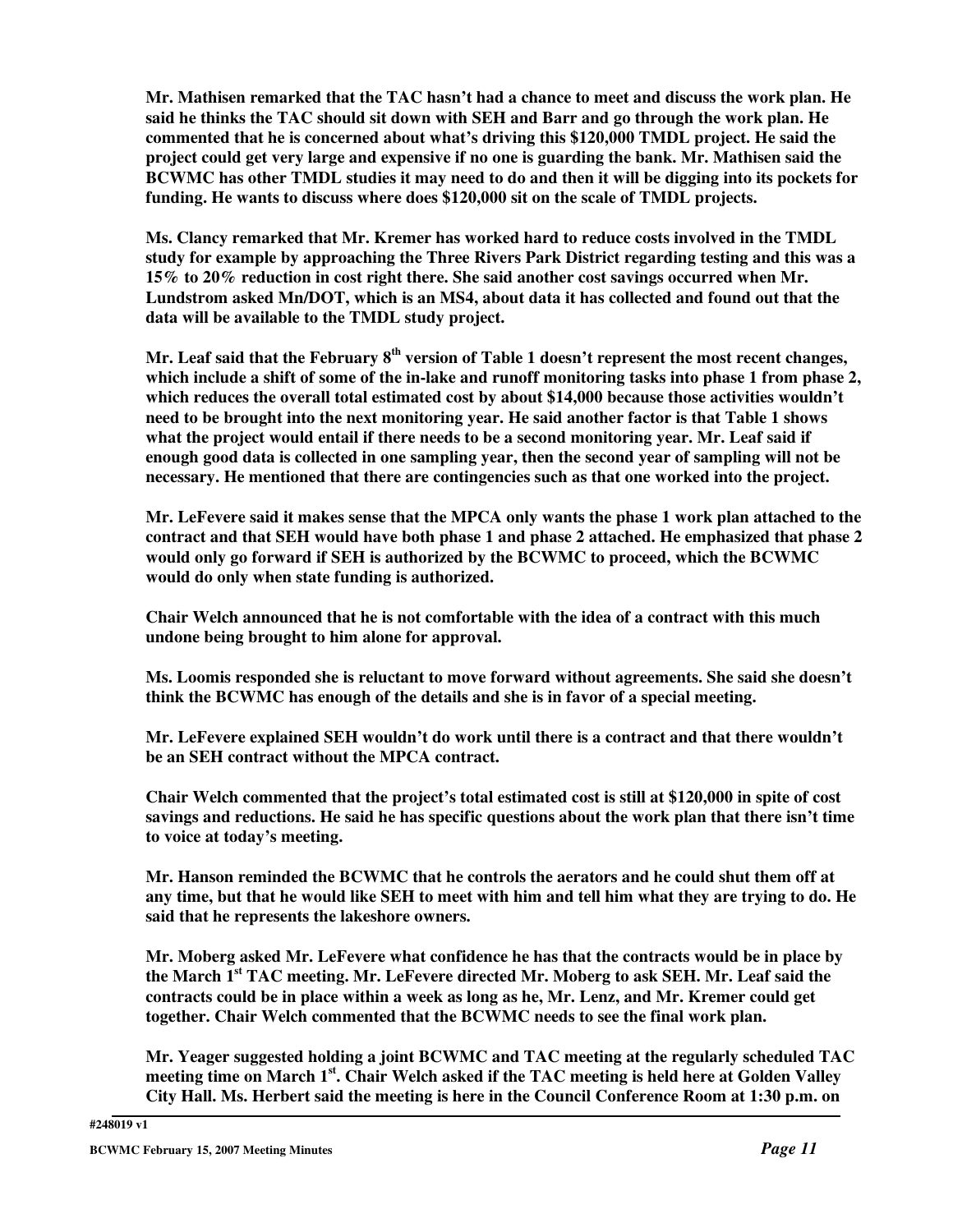Thursday, March 1st. Mr. Hanson if he could make a March 1st meeting. Mr. Hanson indicated he **could. Chair Welch said he would contact Mr. Tim Larson to invite him to the meeting.**

**Chair Welch asked the BCWMC if the MPCA agreement is not in place by March 1st, would the**  $\rm BCMMC$  still want to hold the joint meeting. Mr. LeFevere said if the  $\rm BCMMC$  acts on March  $1^{\rm st},$ **the probable action would be the authorization of execution of an agreement. He said if the work plan is done before the meeting, the BCWMC may have more comfort with authorizing a contract even if the contract is not quite ready to go.**

**Mr. Yaeger moved to hold a joint meeting between the BCWMC and the TAC on March 1 st at 1:30 p.m. Ms. Loomis seconded the motion. The motion carried unanimously. Chair Welch directed Ms. Herbert to add to the March 1 st agenda the discussion of TAC's recommendations on CIP modifications.**

- **C. Review Policy of CIP Reserve Account and \$250,000 Minimum Account Balance. Deferred until March meeting.**
- **D. BCWMC Web Site Traffic Report. Deferred until March meeting.**
- **E. Biotic Index Evaluation of Bassett Creek and Plymouth Creek: 2006. Deferred until March meeting.**
- **F. 2006 Lake Water Quality Study: Medicine Lake. Deferred until March meeting.**

**Ms. Herbert announced she has copies of the final 2006 Lake Water Quality Study report for Medicine Lake and the final 2006 Biotic Index Evaluation report on Bassett Creek and Plymouth Creek if anyone would like a copy.**

### **7. March Meetings**

**The following agenda items are currently scheduled for the March 1st, 2007 BCWMC meeting:**

- **A. Sweeney Lake TMDL Study**
- **B. TAC's Recommended Modifications to the CIP**

**The following agenda items are currently scheduled for the March 15th, 2007 BCWMC meeting:**

- **A. Public Hearing: Proposed Minor Plan Amendment**
- **B. Industrial Supply: Plymouth**
- **C. Sweeney Lake TMDL**
- **D. CIP Modifications**
- **E. Review Policy of CIP Reserve Account and \$250,000 Minimum Account Balance**
- **F. Permit Fee Policy**
- **G. BCWMC Web Site Traffic Report**
- **H. Biotic Index Evaluation of Bassett Creek and Plymouth Creek: 2006**
- **I. 2006 Lake Water Quality Study: Medicine Lake**